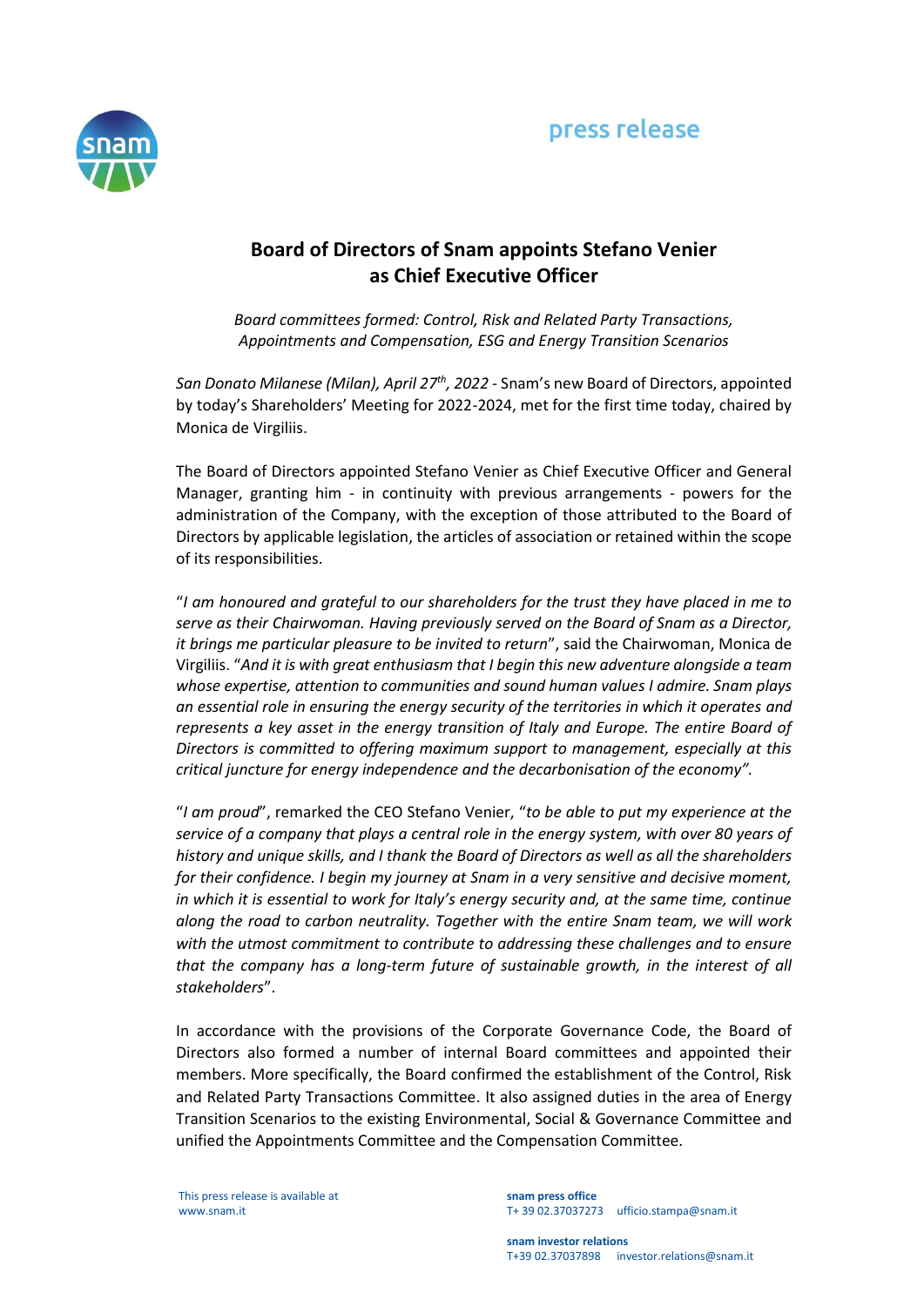

The Board committees, which are charged with performing preliminary analysis and providing recommendations and advice, have the following members:

## **Control, Risk and Related Party Transactions Committee**

- Piero Manzoni (Chairman) \*
- Augusta Iannini \*
- Laura Cavatorta \*

### **Appointments and Compensation Committee**

- Rita Rolli (Chairman) \*
- Massimo Bergami \*
- Alessandro Tonetti \*\*

### **Environmental, Social & Governance and Energy Transition Scenarios Committee**

- Laura Cavatorta (Chairman) \*
- Massimo Bergami \*
- Qinjing Sheng \*\*
- Rita Rolli \*

(\*) Non-executive and independent Director pursuant to the Corporate Governance Code (\*\*) Non-executive Director

The Board of Directors verified that the composition of the committees complies with the requirements set out in the Corporate Governance Code.

Taking account of the declarations made by the Directors with their candidacies, the Board of Directors ascertained:

- that none of the Directors were in circumstances that would give rise to ineligibility, incompatibility or forfeiture and that all met the integrity requirements established by applicable regulations;
- that the Chairwoman of the Board of Directors, Monica de Virgiliis, and the Directors Massimo Bergami, Laura Cavatorta, Augusta Iannini, Piero Manzoni and Rita Rolli met the independence requirements established by law and the Corporate Governance Code, taking account of the previously approved quantitative and qualitative materiality criteria specified in the *Report on Corporate Governance and Ownership Structure 2021* and confirmed at today's Board meeting;
- compliance with the regulations and provisions of the articles of association governing gender balance in the membership of the Board of Directors and the Board of Statutory Auditors.